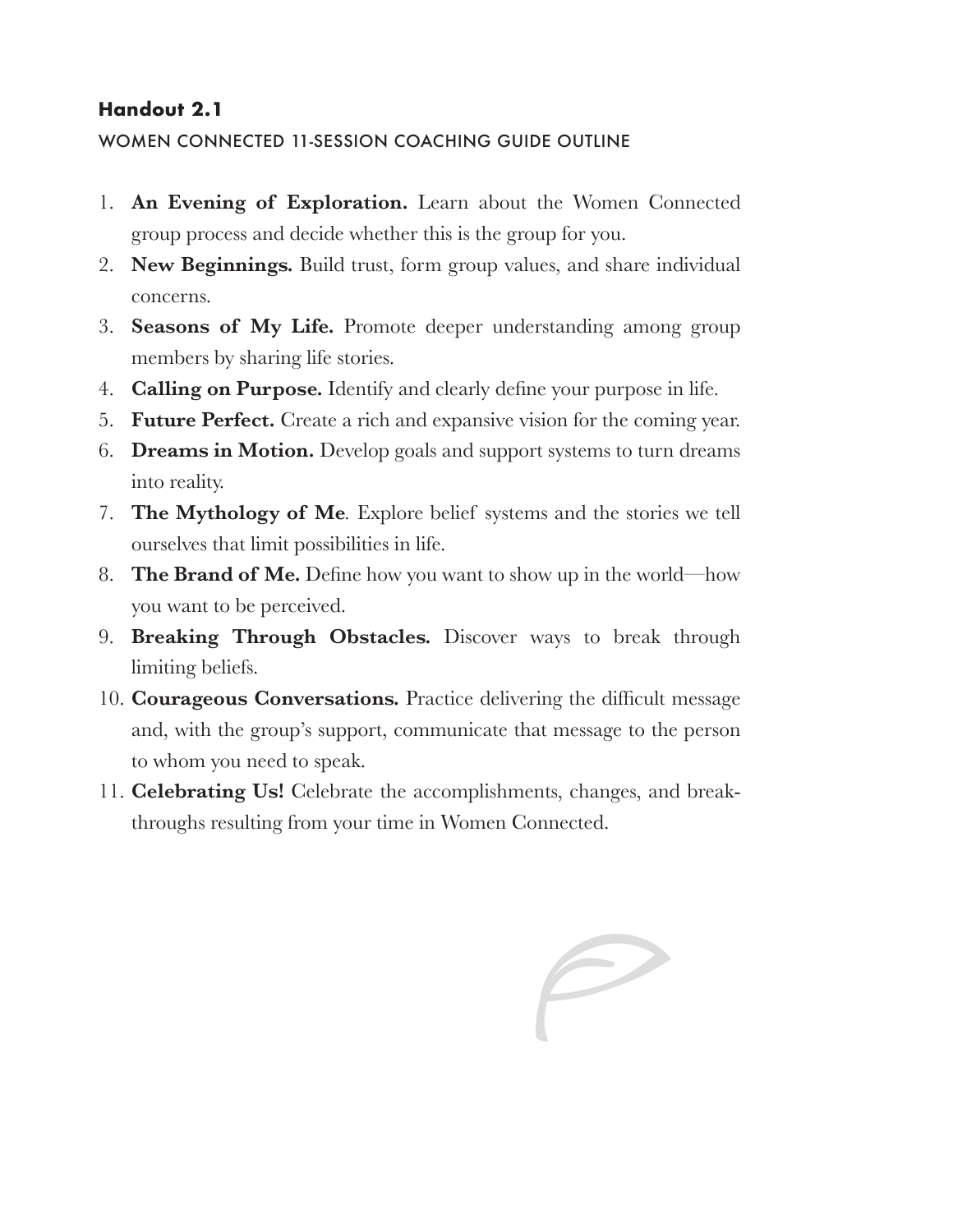

# **Handout 2.2 BUILDING TRUST TOGETHER**

Write your individual responses to the following statements.

 $\Box$  I trust people who  $\ldots$  *(list all the things that people do to create trust with you)* 

 $\Box$ I don't trust people who . . . *(list all the things that people do to break trust with you)*

After you have shared your responses with a partner, write your answers to the following questions.

 $\Box$ What are the ways that we can establish trust in this group?

 $\Box$  If trust is broken within the group what will you do to reestablish it?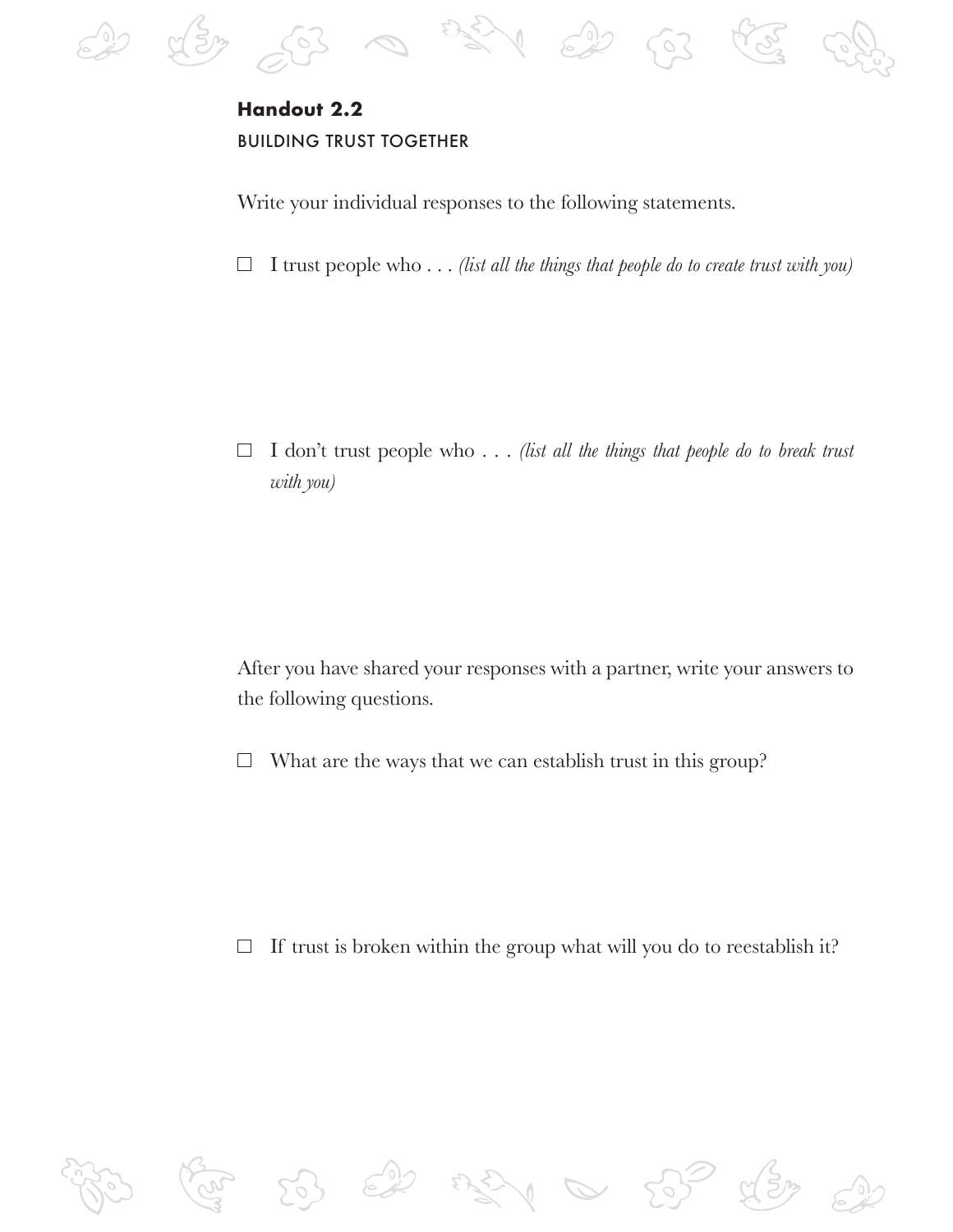## **Handout 2.3**

CAPTURING WHAT MATTERS MOST TO ME

 $\Box$  What was most valuable to you in this session?

Regarding this session, what are your thoughts, feelings, or reactions?

 $\Box$  I contributed to the group when I

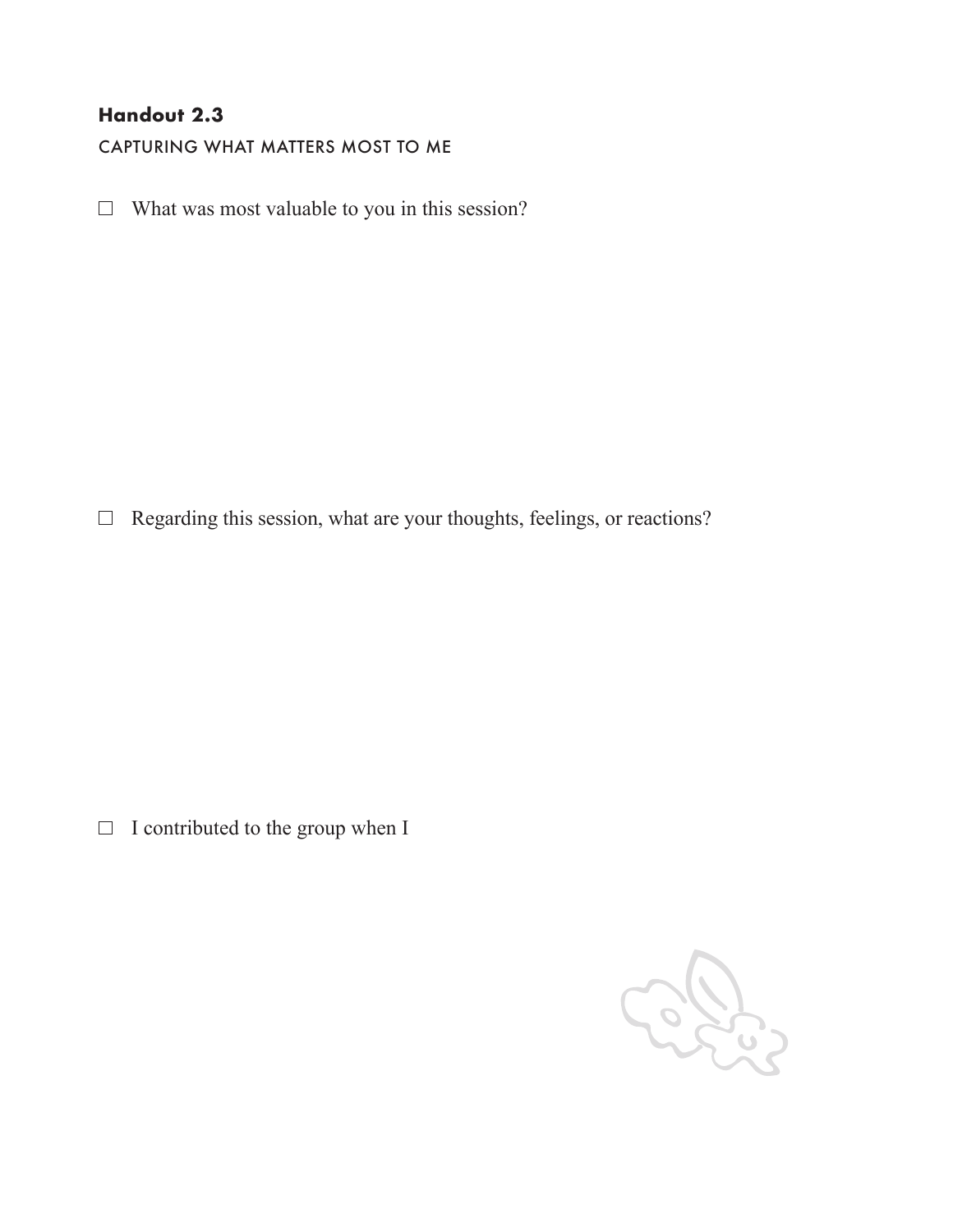**Handout 2.4** 

**MY COMMITMENTS** 



Trust that still, small voice that says, "This might work and I'll try it."

**O DIANE MARIECHILD** 

Today's Date

Commitment

Commitment

Date completed

Commitment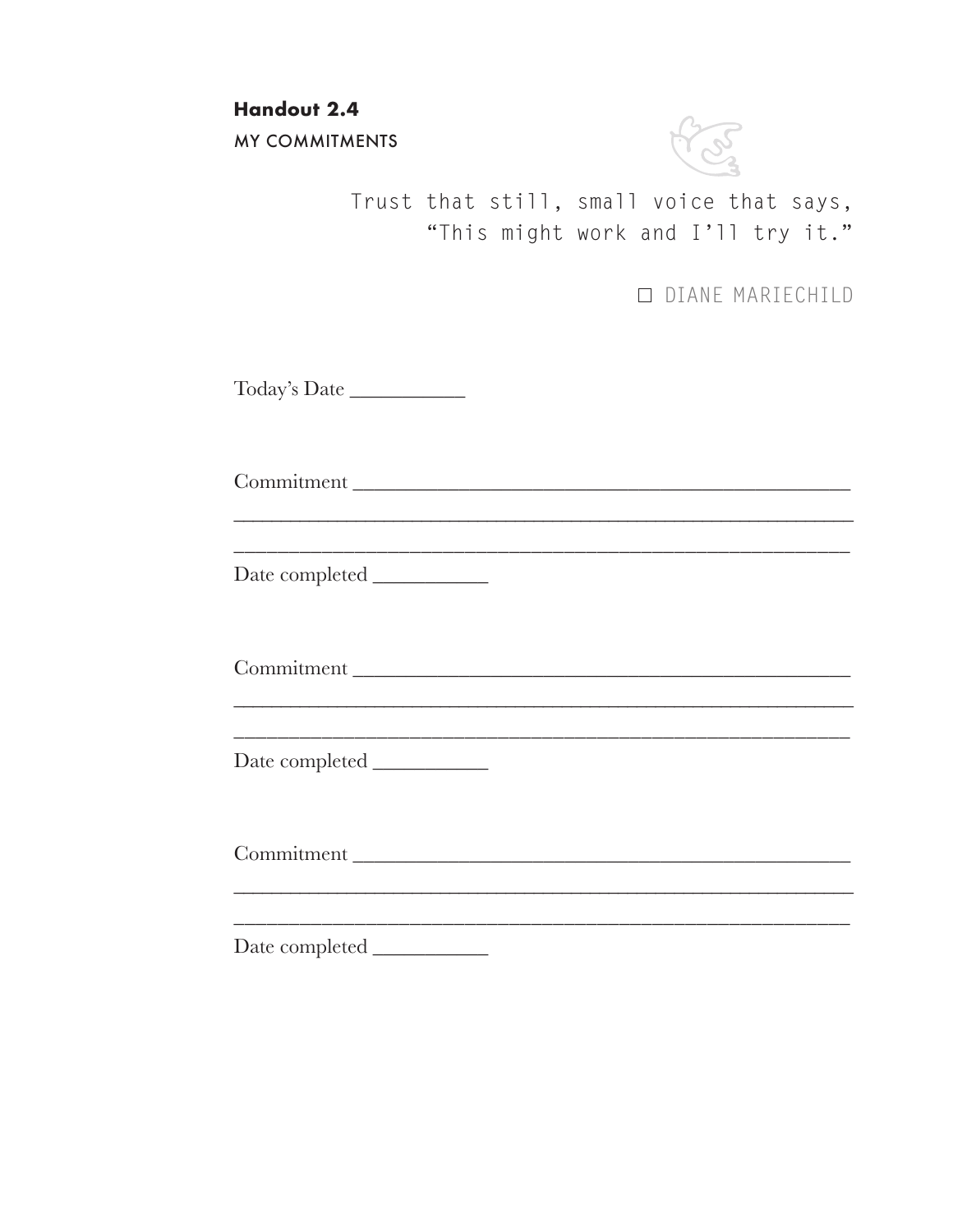

| Handout 2.5                |
|----------------------------|
| <b>CONTACT INFORMATION</b> |

| Name       |
|------------|
|            |
|            |
|            |
|            |
|            |
|            |
| Home Phone |
| Work Phone |
|            |
|            |
|            |
|            |